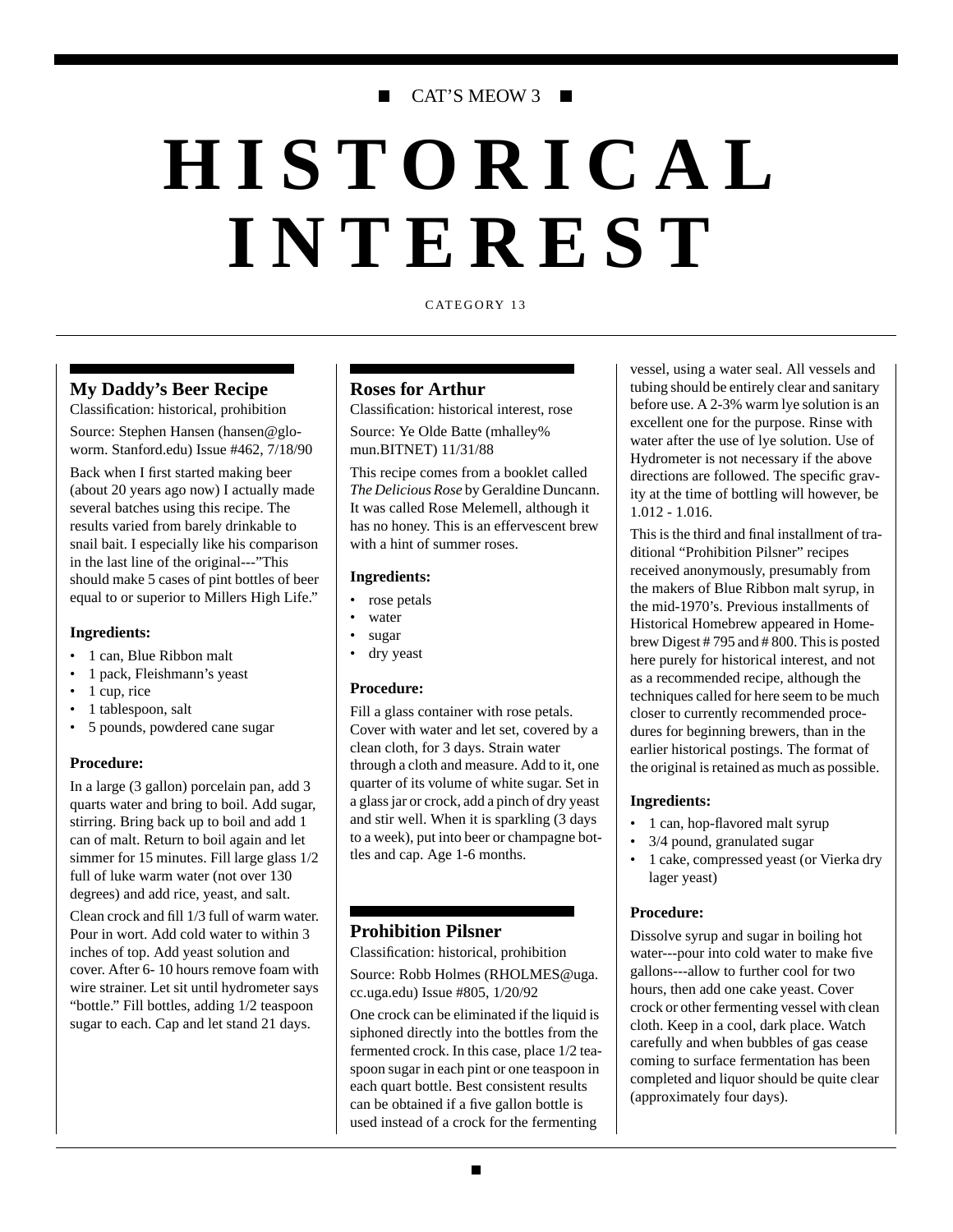Now siphon off clear liquid to another clean crock, leaving the thick sediment behind. To the liquor in the second crock add 1/4 pound granulated sugar and stir until dissolved. Fill into bottle by siphoning or pouring. Cap and immediately store in a cool dark place. The beverage will be ready for use when clear---requires one to two weeks.

## **Blue Ribbon 1**

Classification: historical, prohibition, 1970s

Source: Robb Holmes (rholmes@uga. cc.uga.edu) Issue #795, 1/6/92

Around 1975 or '76, the first time I got interested in brewing, I bought a can of the mysterious Blue Ribbon malt syrup. The label invited me to write to Premier malt products for a recipe book, and I did. A few weeks later it arrived: a well-produced, four-color print job with recipes for using malt syrup in cakes, cookies, biscuits and the like, but not a word about making beer. A few weeks later a plain brown envelope with no return address appeared in the mail. Inside were two mimeographed sheets of beer recipes---including this recipe.

#### **Ingredients:**

- 1-3/4 pounds, sugar
- 1 can, Blue Ribbon hop-flavored malt syrup
- yeast

#### **Procedure:**

Dissolve sugar and malt syrup in 6 quarts of hot water. Stir until dissolved. Pour 14 quarts of cold water into a crock that has been scoured with Arm & Hammer baking soda and rinsed with clear water. Add hot solution of malt, sugar, and water. The temperature should be about 65F. Dissolve a cake of compressed or dehydrated yeast in a small quantity of luke warm water (about 8 ounces of 75F water) and add to crock. Stir thoroughly. Cover crock with clean cloth and allow to ferment 4 or 5 days. Skim off foam after first and second days. Siphon beer into 12 ounce bottles. Before siphoning, place a scant 1/2 teaspoon of sugar into each bottle. Cap and allow to remain at 60-70F for 7-10 days. Cool and consume.

Things to remember: Cleanliness of utensils, including bottles, siphon hose, crowns and crock is essential for good results. Wash everything in soda solution or detergentbefore and after each batch. A 7 or 9 gallon crock can be used to prevent messy foam-over.

Many consumer failures can be averted by using a starter consisting of: 1 package of yeast, 2 ounces of sugar, 1 pint of 72F water. Let starter stand for 3-4 hours before mixing into crock with malt solution.

## **Blue Ribbon 2**

Classification: historical, 1970s

Source: Robb Holmes (rholmes@uga. cc.uga.edu) Issue #795, 1/6/92

This recipe also came from the mimeographed sheet of beer recipes provided by Premier Malt Products in the 1970's.

#### **Ingredients:**

- 1 can, hop flavored malt syrup
- 3 or 4 pounds, sugar
- 1 cake of yeast, or Vierka lager yeast

#### **Procedure:**

Dissolve malt syrup and sugar in 2 quarts of hot water. Pour into crock and add 18-20 quarts of cold water. Mix yeast in lukewarm water (70F). With wooden spoon, gently stir into malt and sugar mix. Cover with clean cloth and ferment at room temperature (68-70F). Skim off foam for first 3 days. Fermentation is complete when no more bubbles appear (about 4 or 5 days). If tester or hydrometer is used, be sure red line is at surface. Gelatin may be used to settle yeast. Dissolve two small envelopes of Knox gelatin in hot water. Pour gelatin over top of brew in crock about a day before you plan to bottle.

Wash bottles and put scant 1/2 teaspoon of sugar in each, fill within an inch and a half and cap. Tip bottles upside down once and store upright in warm place (70-75F).

Things to watch: 1) If beer is cloudy or gritty, you disturbed the sediment by shaking or pouring too fast, 2) If beer tastes flat, you either bottled too late or did not allow it to age long enough, 3) If beer foams up or tastes airy, you bottled too soon.

# **Major Thomas Fenner's Receipt to Make Bear**

Classification: historical, 1700s Source: Thomas Manteufel, (tomm@pet.

med.ge.com) Issue #748, 10/25/91

#### **Ingredients:**

Original ingredients description: One ounce of Sentry Suckery or Sulindine one handful Red Sage or Large 1/4 Pound Shells of Iron Brused fine take 10 quarts of Water Steep it away to Seven and a quart of Molases Wheat Brand Baked Hard. one quart of Malt one handful Sweeat Balm Take it as Soone as it is worked.

#### **Translated ingredients description:**

- One ounce of the dried leaves of the senna tree, chicory, or celandine.
- One handful of red sage or crushed 1/4 pound shells of iron [which may be the hop-like fruit from an ironwood, Ostrya Virginica, also known as the hophornbeam. The ironwood is known as hophornbeam because the fruit it produces look so much like hop bracts, unlike the fruit of the American Hornbeam, which don't.]
- 10 quarts of water, boiled down to seven.
- A quart of molasses.
- A cake of hard baked wheat bran.
- A quart of malt.
- One handful of barm. [brewers yeast cake from a previous batch]

#### **Procedure:**

Drink it as soon as it's fermented.

# **Col. George Washington's Small Beer**

Classification: historical, 1700s

Source: Thomas Manteufel, (tomm@pet. med.ge.com) Issue #748, 10/25/91

I made this after two Civil War beers (bay leaf/ginger and the spruce beer). I had molasses and the barm from the second Civil War beer, so I brewed this. I used 2 ounces of hops. (It really doesn't make much difference what kind. The water is pretty bitter after boiling for an hour.) I let it ferment a week before bottling. It is undrinkable by modern standards. The only flavor is the bitterness of the molasses,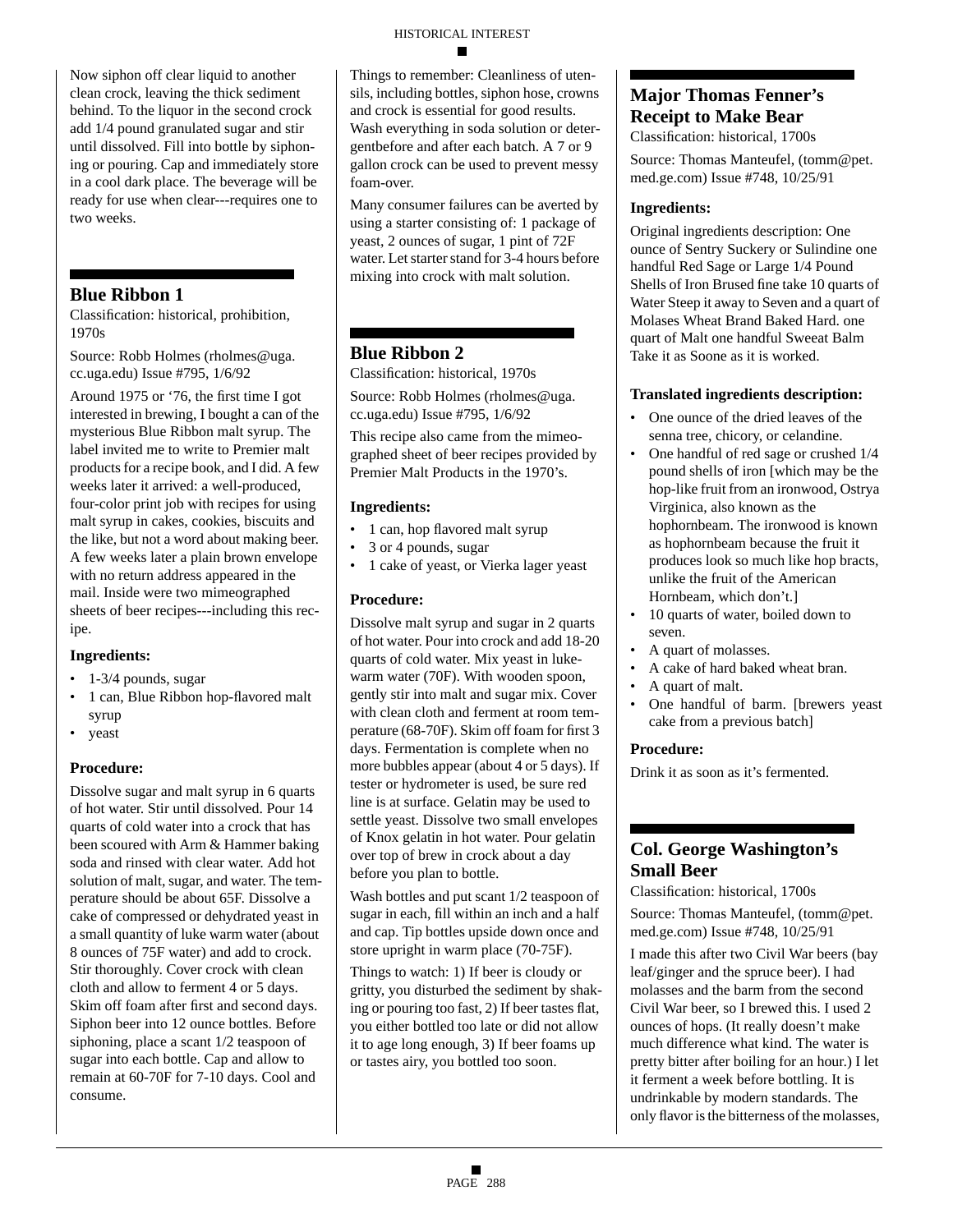followed by the hop bitterness. The flavors never melded; there is just the distinct double bitterness. One pound of molasses is about one pint in volume. Most of these historical beer recipes can be found in *Brewed in America*, by Stanley Baron.

#### **Procedure:**

To Make Small Beer:

Take a large Siffer [Sifter] full of Bran Hops to your Taste. - Boil these 3 hours then strain out 30 Gall[ons] into a cooler put in 3 Gall[ons] Molasses while the Beer is Scalding hot or rather draw the Melasses into the cooler & St[r]ain the Beer on it while boiling Hot. let this stand till it is little more than Blood warm then put in a quart of Yea[s]t if the Weather is very Cold cover it over with a Blank[et] & let it Work in the Cooler 24 hours then put it into the Cask - leave the bung open till it is almost don[e] Working - Bottle it that day Week it was Brewed.

## **Pumpkin Ale**

Classification: historical, 1700s, pumpkin ale

Source: Thomas Manteufel, (tomm@pet. med.ge.com) Issue #748, 10/25/91

An anonymous recipe for pumpkin ale appeared in the papers of the American Philosophical Society in February, 1771. The author notes that he obtained this recipe from someone who claimed this tasted like malt ale, with only a slight "twang". After two years in the bottle, this twang had mellowed to an acceptable level.

Receipt for Pompion Ale:

Let the Pompion be beaten in a Trough and pressed as Apples. The expressed Juice is to be boiled in a Copper a considerable Time and carefully skimmed that there may be no Remains of the fibrous Part of the Pulp. After that Intention is answered let the Liquor be hopped cooled fermented &c. as Malt Beer.

**Green Corn Stalk Beer**

Classification: historical, 1700s

Source: Thomas Manteufel, (tomm@pet. med.ge.com) Issue #748, 10/25/91

Published in the Virginia Gazette on Feb. 14, 1775. A family recipe by Landon Carter.

The stalks, green as they were, as soon as pulled up, were carried to a convenient trough, then chopped and pounded so much, that, by boiling, all the juice could be extracted out of them; which juice every planter almost knows is of saccharine a quality almost as any thing can be, and that any thing of a luxuriant corn stalk is very full of it, ... After this pounding, the stalks and all were put into a large copper, there lowered down it its sweetness with water, to an equality with common observations in malt wort, and then boiled, till the liquor in a glass is seen to break, as the breweres term it; after that it is strained, and boiled again with hops. The beer I drank had been made above twenty days, and bottled off about four days.

# **Malt Liquors**

Classification: historical, 1700s Source: Thomas Manteufel, (tomm@pet. med.ge.com) Issue #748, 10/25/91

From the letters of Joseph Clarke, general treasurer of the Rhode Island colony, sometime around 1775.

You are first to have ready the following Implements, a mash Vat, to put your malt in; a Vessel under this to receive the Wort in; a Copper to boil in; a Rudder to stir your malt with, and Vessels to cool your Liquor in; First then fill your Copper with water, take then 6 Bushels of Malt and put into your mash Vat, leaving about a Peck to sprinkle over the Liquor when in, Let your water simper, and be in the next degree of boiling but not boil; lay it on upon the Malt well ground, and when you have laid on such a quantity as you can draw off a Barrel of Wort, stir the malt well together with your Rudder; and then sprinkle the remaining Peck of Malt over all covering it up with Cloths to keep the heat in; for three hours; only when it have stood an hour and half draw off a pail full or two; and lay it on again to clear your tap hole. This done the next Business is to boil a Copper of Water,

to scald your other Vessels with; always taking care to have a Copper of Liquor hot to lay on, upon the malt when you draw off the first Wort, and this will be for small Beer. The three hours now expired; let go (as the Term is) which is let the first wort run off, putting into the Vessel which receives it a pound of Hops; when all drawn off lay on the hot Liquor for your small Beer, clean out your Copper and put the wort, Hops and all into the Copper and boil it for two hours; strain it then off thro: a Sieve into your Vessels to cool it; and put your small Beer into Copper and the same hops that come out of the first Beer and boil it an hour. When both are almost cool add Yeast to them; to set it to work, breaking the head in every time it rises; till it works itself clear and tun in; Bung it up with Clay and keep it in your Cellar, in three months you may bottle the strong Beer, the other in a weeks time will be fit to drink.

## **General Amherst's Spruce Beer**

Classification: historical, 1700s, spruce beer

Source: Thomas Manteufel, (tomm@pet. med.ge.com) Issue #748, 10/25/91

From the journal of General Jeffrey Amherst, governor-general of British North America.

Take 7 Pounds of good spruce & boil it well till the bark peels off, then take the spruce out & put three Gallons of Molasses to the Liquor & and boil it again, scum it well as it boils, then take it out the kettle & put it into a cooler, boil the remained of the water sufficient for a Barrel of thirty Gallons, if the kettle is not large enough to boil it together, when milkwarm in the Cooler put a pint of Yest into it and mix well. Then put it into a Barrel and let it work for two or three days, keep filling it up as it works out. When done working, bung it up with a Tent Peg in the Barrel to give it vent every now and then. It may be used in up to two or three days after. If wanted to be bottled it should stand a fortnight in the Cask. It will keep a great while.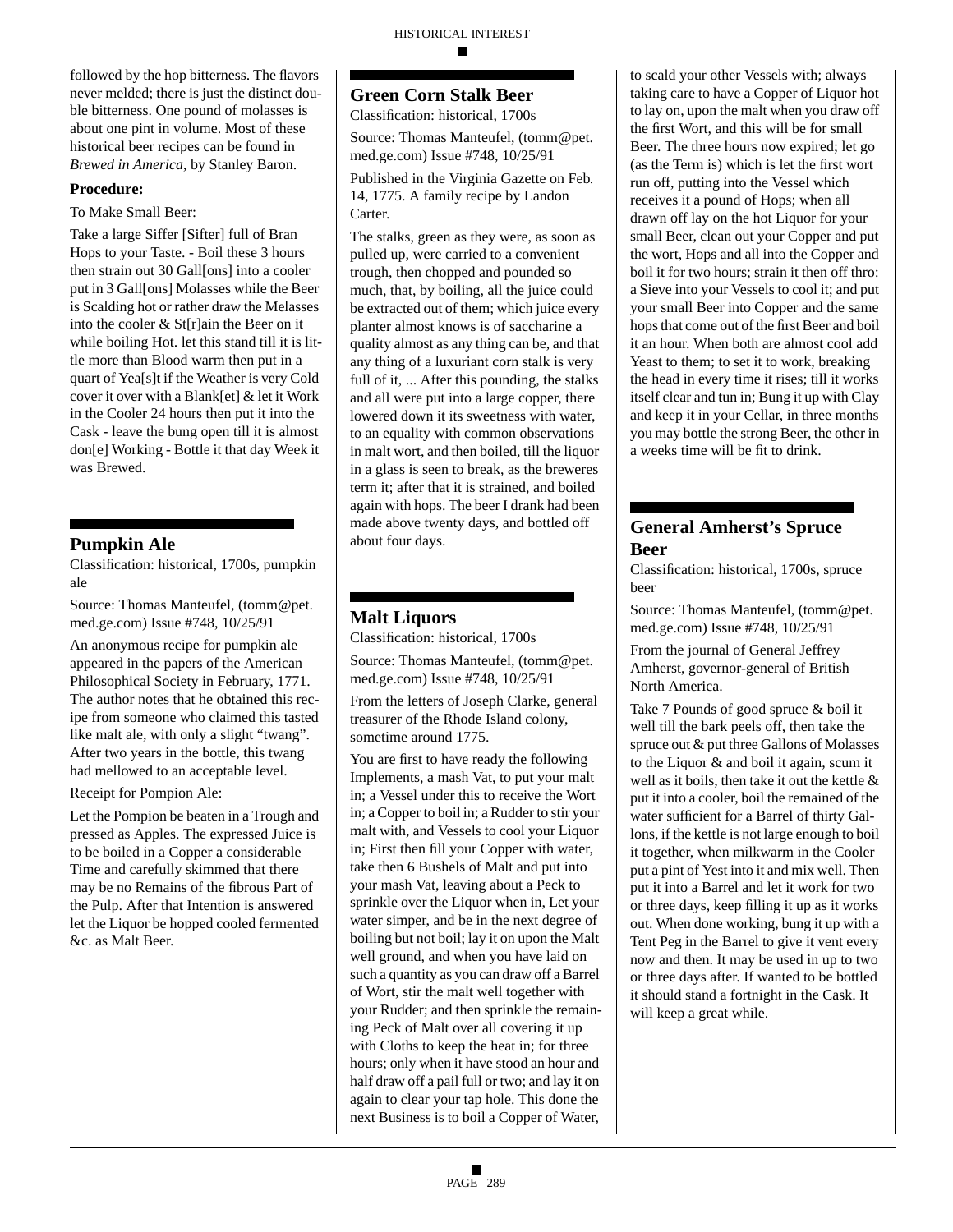# **Benjamin Franklin's Spruce Beer**

Classification: historical, 1700s, spruce beer

Source: Thomas Manteufel, (tomm@pet. med.ge.com) Issue #748, 10/25/91

Translated from the french while he was stationed in France.

*Ways of Making Beer with Essence of Spruce*:

For a Cask containing 80 bottles, take one pot of Essence and 13 Pounds of Molases. - or the same amount of unrefined Loaf Sugar; mix them well together in 20 pints of hot Water: Stir together until they make a Foam, then pour it into the Cask you will then fill with Water: add a Pint of good Yeast, stir it well together and let it stand 2 or 3 Days to ferment, after which close the Cask, and after a few days it will be ready to be put into Bottles, that must be tightly corked. Leave them 10 or 12 Days in a cool Cellar, after which the Beer will be good to drink.

# **Metheglin of My Lady Windebanke**

Classification: mead, metheglin, historical, 1600s

Source: Jacob Galley, (gal2@midway. uchicago.edu) Issue #761, 11/15/91

This is from *The Closet of Sir Kenelme Digbie, Kt. Opened* (London: H. Brome, 1669) (Reproduced without permission, naturally.)

Take four Gallons of water; add to it, these Herbs and Spices following. Pellitory of the Wall, Sage, Thyme, of each a quarter of a handful, as much Clove gilly-flowers, with half as much Borage and Bugloss flowers, a little Hyssop, Five or six Eringoroots, three or four Parsley-roots: one Fennel-root, the pith taken out, a few Red-nettle-roots, and a little Harts-tongue. Boil these Roots and Herbs half an hour; Then take out the Roots and Herbs, and put in the Spices grosly beaten in a Canvass-bag, viz. Cloves, Mace, of each half an Ounce, and as much Cinnamon, of Nutmeg an Ounce, with two Ounces of Ginger, and a Gallon of Honey: boil all these together half an hour longer, but do not skim it at all: let it boil in, and set it a cooling after you have taken it

off the fire. When it is cold, put six spoonfuls of barm to it, and let it work twelve hours at least; then Tun it, and put a little Limon-peel into it: and then you may bottle it, if you please.

## **Sir TJ's Mead**

Classification: mead, metheglin, historical, 1600s

Source:

I've never tried this recipe, so I can't vouch for how good it is, but the basic elements are there. Recipe is based on *The Closet of the Eminently Learned Sir Kenelme Digby Kt. Opened: Whereby is Discovered Several ways for making of Metheglin, Sider, Cherry-Wine, &c..*

#### **Ingredients:**

- 3 pounds, honey per gallon of water
- 1/2 ounce, ginger root, sliced, per gallon
- 2 medium oranges (meat & peel with all pith removed) for 5 gallons
- 3 whole cloves

#### **Procedure:**

Combine the above ingredients with 1/2 gallon of water per total gallons desired, boiling and skimming until no more scum ap ears. Pour into primary fermenter, add: 1 stick cinnamon and top off to five gallons with cool water. Upon the wort reaching 75 degrees F, pitch Red Star Chanpagne yeast and cap with a ferment- ation lock. Upon a visible cessation of fermentation (around 3 weeks) rack into a secondary fermenter with fermentation lock and allow to age. Rack every month after until drunk. May be drunk after 3 weeks. (he suggests also adding 2 tbsps of lemon juice and a cup of strong black tea.)

## **Weak Honey Drink**

Classification: historical, 1600s Source:

This recipe was taken from the SCA's *Known World Handbook* in an article written by Michael Tighe (Sir Michael of York).

(My notes on this recipe: play with the flavorings! If you don't likeginger, try using

nutmeg instead. This produces a very low alcohol drink,yet well-carbonated and sweet to the taste, though not cloying.) A few other things: Metheglin is fun to make: what I did was used honey/water ratios suggested for a generic mead, then went to the local health-food store and browsed in the spice section ("This smells good - grab a handful") Nothing scientific about this-- a little of this and that. DON'T boil these herbs and spices in your wort! Instead, make a "tea" and add that to the wort as you pitch your yeast.

For any spices or herbs you use, never use the powdered stuff outof the jar if you can avoid it. Powdered cloves just don't have the same taste as whole cloves (by the way, for nutmegs: if you don't have a nutmeg grinder, use a hammer!)

Finally: to boil or not to boil. A friend made an unboiled mead and when he bottled it wound up with a wax deposit on the bottom 1/2 inch in his bottles. No harm, but esthetically icky.

#### **Procedure:**

Put in a six-quart pot one pint of honey and nine pints of water (spring water is suggested but not necessary). Stir well, dissolving the honey. Boil for about 30 minutes, skimming off the foam as it rises to the surface. About 1 minute before you remove the liquid from the heat, throw in a teaspoon of rinsed, sliced, or broken ginger (powdered will not do the right thing) and about the same amount of the rind of an orange (eat the rest of the orange). Set the mead aside for a few hours till it be lukewarm (5 hours is more than enough) and then add yeast to the mead, stirring well. Mead yeast is the real yeast to use, but any wine yeast will do. Do not use brewer's yeast or ale yeast. Let the mead stand a day or two (you can wait as much as a week if you want); then bottle it in clean bottles. In a few days it is drinkable, I like to wait a week.

## **Prohibition Chicago Style**

Classification: historical, prohibition, 1920s

Source: Bruce T. Hill, (dannet!bruce@ uunet.UU.NET) Issue #788, 12/23/91

My sister-in-law's mother gave this following recipe to me. It dates back to the 1930's. They grew up in a predominantly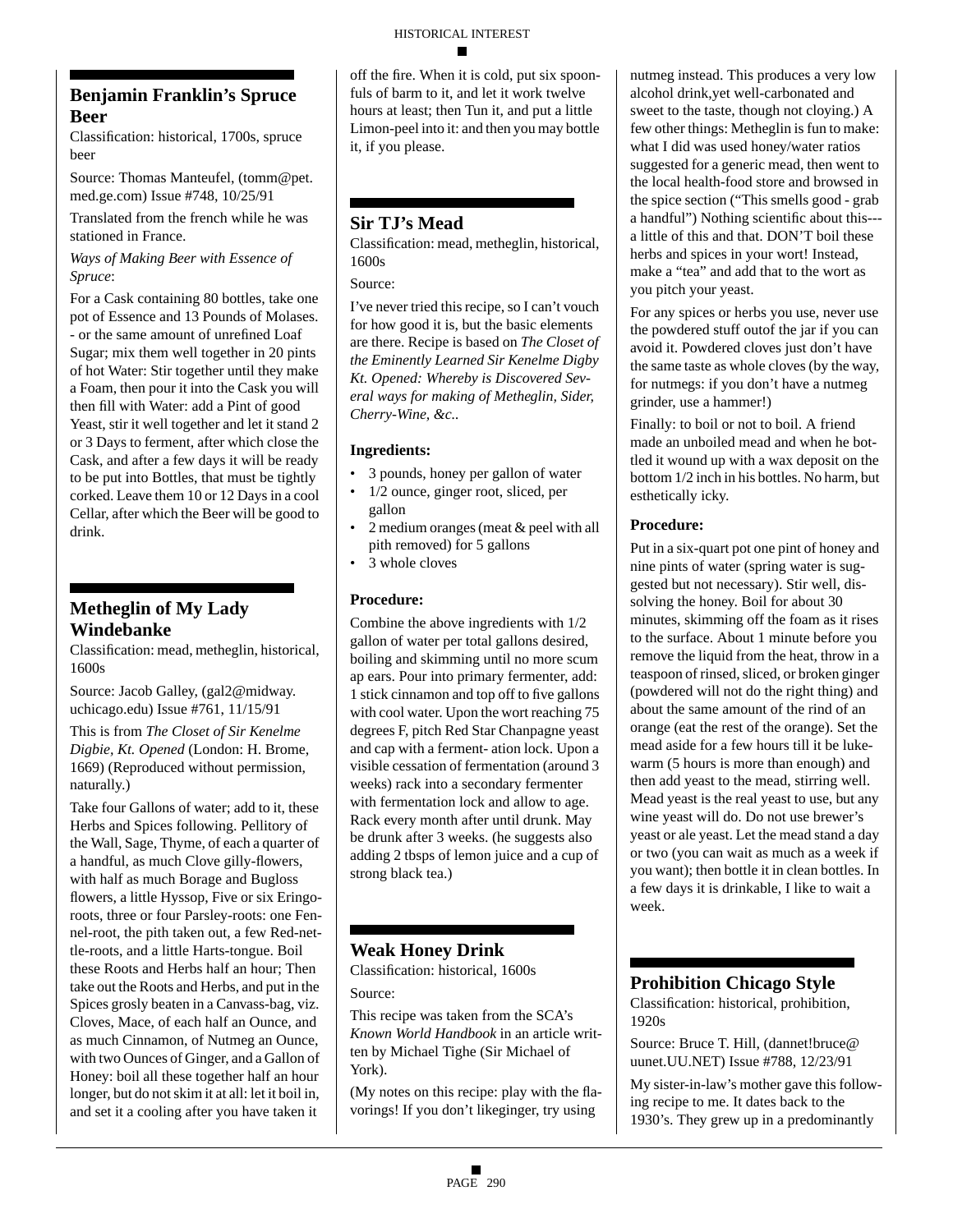Polish part of Chicago where it was traditional to make home-made beer for festive occasions (like Christmas!). The recipe is pretty rough by our modern homebrewing standards, but it shows that the homebrewing spirit was alive and well several decades ago.

#### **Ingredients:**

- one 3--pound can, hop-flavored malt syrup
- 3 pounds, corn sugar
- 1 package, settler
- 1 cake, Fleischmann's yeast

#### **Procedure:**

Bring one gallon water to boiling point using a pan large enough to hold water, malt syrup and corn sugar. Add malt syrup and stir until mixed. Stir in corn sugar slowly until dissolved. Settler should be mixed in with sugar at this time for best results.history:prohibition recipes

Place crock on box or chair (not on floor), pour in three gallons of luke warm water, then add hot ingredients. Now add sufficient luke warm water to make 5 and 1/2 gallons of liquid in the 6 gallon crock.

Dissolve yeast in cup of luke warm water and 1 teaspoon sugar. Allow mixture to stand until yeast starts working, usually within 1/2 hour. Add the working yeast to mixture in crock and stir until mixed throughly.

Chill before serving. When pouring, slant bottle and glass and pour slowly to prevent clouding.

If it is cloudy or tastes gritty, you have disturbed the sediment by shaking it up or by pouring too fast.

If it tastes "flat" you either bottled it too late, or did not allow it to age long enough.

If it tends to foam up or tastes "airy", you bottled it too soon. The mixture had not completed.

Use of tester. Tester is accurate when it is kept at uniform 65 or 70. The tester will settle the first day between 3 and 6. This is the approximate alcohol content. When the tester settles to 1/2% or the red line "B" it is ready to bottle. If the test settles to "W" it means it is too flat. Taste to determine if it has turned sour. If not, then add one teaspoon of sugar to the quart of 1/2 teaspoon to the pint before capping, to restore life to it. In the event it has soured, it is spoiled.

## **Lemon Beer**

Classification: historical, 1880s

Source: Steve Stroud (stroud%gaia@ leia.polaroid.com) Issue #839, 3/9/92

According to *Reliable Receipts*, an 1889 compilation of recipes from the Ladies of the Central Congregational Church in Newtonville, MA, when it comes to beverages, the lemon "surpasses all other fruits." This fizzy concoction is "reminiscent of a light beer (to keep the gentlemen happy) without containing any demon alcohol."

Good luck (maybe this could be turned into a real beer by replacing the sugar with malt).

#### **Ingredients: (for 1 gallon)**

- 2 large lemons (about 12 ounces total)
- 1 gallon, water
- 2 cups, sugar
- 1 cake, fresh yeast

#### **Procedure:**

Slice the lemons thinly. Heat the water to 110 degrees F. in a large stockpot. Remove from the heat, add the lemon slices and remaining ingredients and stir to dissolve the sugar and yeast. Cover and set aside at room temperature overnight. Serve over ice.

# **Old Fashioned Root Beer**

Classification: root beer, historical, 1910s, soda

Source: Thomas D. Feller (thomasf@deschutes.ico.tek.com) Issue #930, 7/22/92

This was from *Excellent Recipes for Baking Raised Bread*, from the Fleishman Company, 1912. I have never tried this recipe...always used extract from the local homebrew store.

#### **Ingredients:**

- 1 cake, compressed yeast
- 5 pounds, sugar
- 2 ounces, sassafrass root
- 1 ounce, hops or ginger root
- 2 ounces, juniper berries
- 4 gallons, water
- 1 ounce, dandelion root
- 2 ounces, wintergreen

#### **Procedure:**

Wash roots well in cold water. Add juniper berries (crushed) and hops. Pour 8 quarts boiling water over root mixture and boil slowly 20 minutes. Strain through flannel bag. Add sugar and remaining 8 quarts water. Allow to stand until lukewarm. Dissolve yeast in a little cool water. Add to root liquid. Stir will. Let settle then strain again and bottle. Cork tightly. Keep in a warm room 5 to 6 hours, then store in a cool place. Put on ice as required for use.

## **Brown Stout Porter**

Classification: porter, stout, historical, 1820s

Source: THOMASR@EZRZ1.vmsmail.ethz.ch, HBD Issue #1115, 4/8/93

From *Historical Recipes* by F Accum, 1821, translated by Rob Thomas.

All recipes are adjusted to give 4 UK gallons of beer at fermentation (i.e., 5 US gallons). All measurements are UK units (same as US, except gallon  $US = 0.8$  gallon UK).

#### **Ingredients:**

- 13.99 lb malt (1/5 pale, 1/5 amber, 3/5 brown)
- 5.3 oz. hops
- yeast

## **Procedure:**

Mashing.

Mash 1: 2.375 gall of water at 165 F, 1.5 hours.

Mash 2: 1.875 gall of water at 160 F, 1.5 hours.

Mash 3: 1.938 gall of water at 186 F, 3/4 hours.

#### Boiling.

mash 1 boiled with the hops for 1.5 hours. mash 2 boiled with the used hops for 1.75 hours.

mash 3 boiled with the used hops for 2.5 hours.

Produces 4 gallons at 1071.

#### **Specifics:**

 $\bullet$  O.G.: 1.071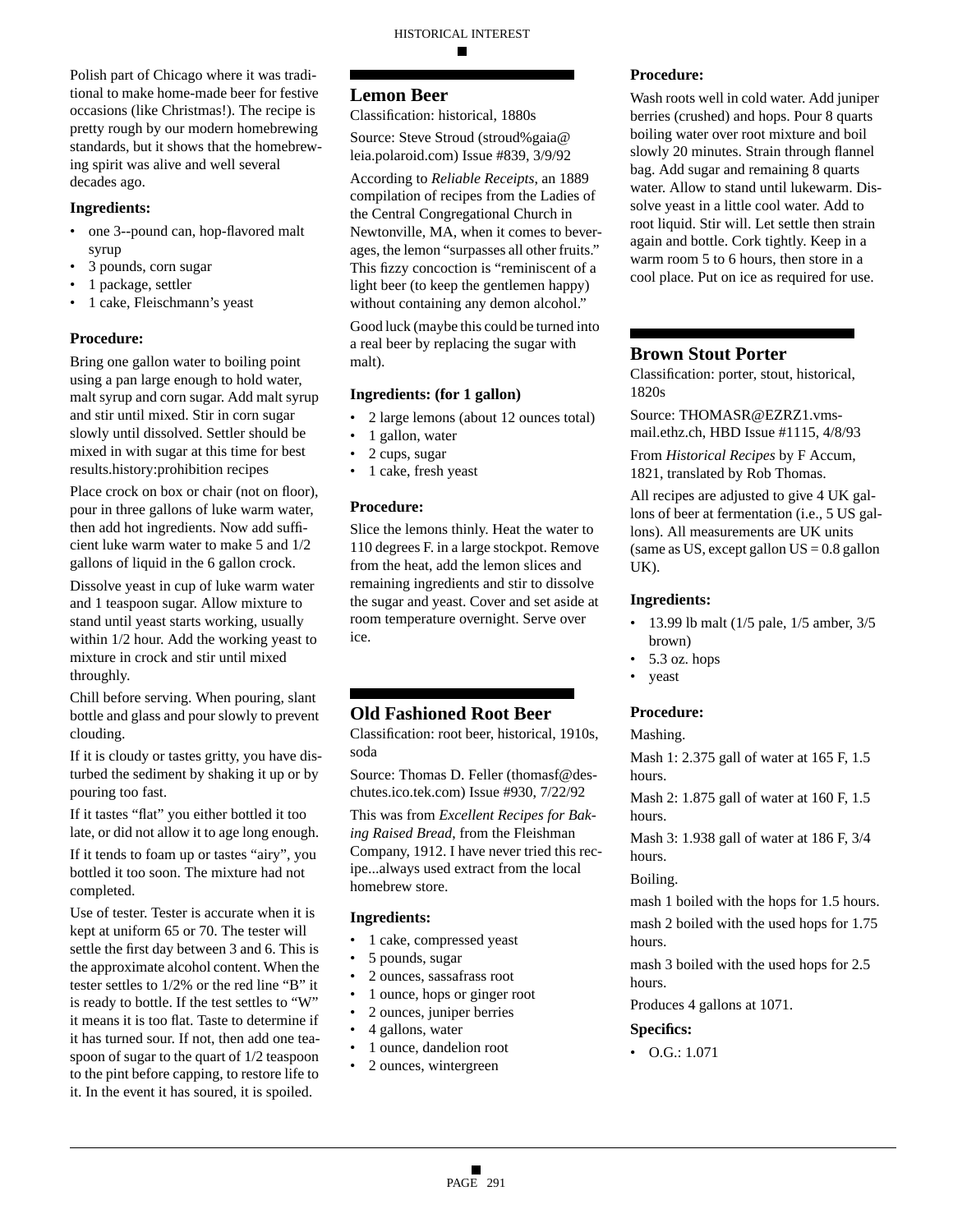## **London Ale**

Classification: pale ale, London ale, historical, 1820s

Source: THOMASR@EZRZ1.vmsmail.ethz.ch, HBD Issue #1115, 4/8/93

From *Historical Recipes* by F Accum, 1821, translated by Rob Thomas.

All recipes are adjusted to give 4 UK gallons of beer at fermentation (i.e., 5 US gallons). All measurements are UK units (same as US, except gallon  $US = 0.8$  gallon UK).

#### **Ingredients:**

- 25.45 lb pale malt
- 9.29 oz. hops
- yeast

#### **Procedure:**

Mashing.

Mash 1: 1.820 gall of water at 175 F, 0.5 hours, then add a further 0.91 gall at 175 F, 2 hours.

Mash 2: 2.180 gall of water at 180 F, 1.75 hours. Mash 3: 1.270 gall of water at 150 F, 1.25 hours.

#### Boiling.

mash 1 boiled with the hops for 1.5 hours. mash 2+3+4 boiled with the used hops for 3 hours.

Produces 4 gallons at 1068.

#### **Specifics:**

- O.G.: 1.068
- F.G.: 1026

# **Table Beer**

Classification: table beer, historical, 1820s Source: THOMASR@EZRZ1.vmsmail.ethz.ch, HBD Issue #1115, 4/8/93

From *Historical Recipes* by F Accum, 1821, translated by Rob Thomas.

All recipes are adjusted to give 4 UK gallons of beer at fermentation (i.e., 5 US gallons). All measurements are UK units (same as US, except gallon  $US = 0.8$  gallon UK).

#### **Ingredients:**

- 10.1 lb pale malt
- $\cdot$  1.92 oz. hops
- yeast

## **Procedure:**

#### Mashing.

Mash 1: 2.880 gall of water at 160 F, 0.75 hours, then add a further 1.71 gall at 160 F, 1.5 hours.

Mash 2: 2.700 gall of water at 180 F, 1.25 hours. Mash 3: 1.980 gall of water at 185 F, 1.25 hours.

#### Boiling.

mash  $1 + 1/2$  mash 2 boiled with the hops for 1 hour. rest of mash  $2 +$  mash 3 boiled with the used hops for 2 hours.

Produces 4 gallons at 1035.

#### **Specifics:**

- $O.G.: 1.035$
- F.G.: 1.0125

## **Thos Thrale's Purl**

Classification: 1800s, purl, historical Source: Rob Thomas (THOMASR@ EZRZ1.vmsmail.ethz.ch), HBD Issue #1147, 5/24/93

Someone asked for a recipe for Purl a while ago. Well, after rooting around in my note books I found one copied by a book on brewing in London, by Thomas Threale (aka Thrale) ca. 1800. He was at the time one of the biggest London brewers, with an annual output a little more than Whitbread, so presumably he knew his stuff. I found the book on microfische at the Management Library of UCLA. But that's all I noted down. Anyway, here it is.

#### **Procedure:**

Take Roman Wormwood, two dozen,

Gentian root, 6 lb,

Sweetflag root, 2 lb,

Galanga root (galingale?), 1-2 lb,

horseradish, 1 bunch,

Dried orange peel from the Indies (Curacao?), 2 lb,

Juniper berries, 2 lb,

Seville orange seeds, dried, 2 lb,

Cut and bruise all the ingredients, put in a butt, (capacity 126 US gallons) and top up with pale or mild ale. Store for one season.

#### **Notes:**

Gentians are protected flowers in Europe;

Sweetflag is a type of Sedge;

Galanga, to the best of my knowledge is galingale, for which I have as yet to find a source;

The orange peel is almost certainly the Curacao peel, still used by some Belgian brewers;

The ales appear to be normal in all respects;

I have no idea what 2 dozen of Wormwood refurs to (bunches, roots?).

## **Cock Ale**

Classification: cock ale, historical, 1500s, chicken, meat

Source: Chris Sutherland (Christopher.Sutherland@cl.cam.ac.uk), 6/20/93

The recipe for authentic Cock Ale has finally arrived. Boy it sure is scary:

COCK ALE (circa the 1500's) A real recipe from some obscure text found in the Scottish Highlands...

Enjoy....

#### **Procedure:**

"Take 10 gallons of ale and a large cock, the older the better; parboil the cock, flay him, and stamp him in a stone mortar until his bones are broken (you must gut him when you flaw him). Then, put the cock into two quarts of sack, and put to it five pounds of raisins of the sun - stoned; some blades of mace, and a few cloves. Put all these into a canvas bag, and a little before you find the ale has been working, put the bag and ale together in vessel.

In a week or nine days bottle it up, fill the bottle just above the neck and give it the same time to ripen as other ale."

#### **Alternate recipe:**

Brutal, eh? I was also given a modern recipe written by some guy named C.J.J. Berry.... Here goes this one...

"Take a few pieces of \_cooked\_ chicken and a few chicken bones (approx one tenth of the edible portion of the bird) well crushed or minced.

Also take half of pound of raisins, a very little mace, and one or maybe two cloves. Add all these ingrediants to half a bottle of string country white wine. Soak for 24 hrs. Then make on gallon of beer as follows: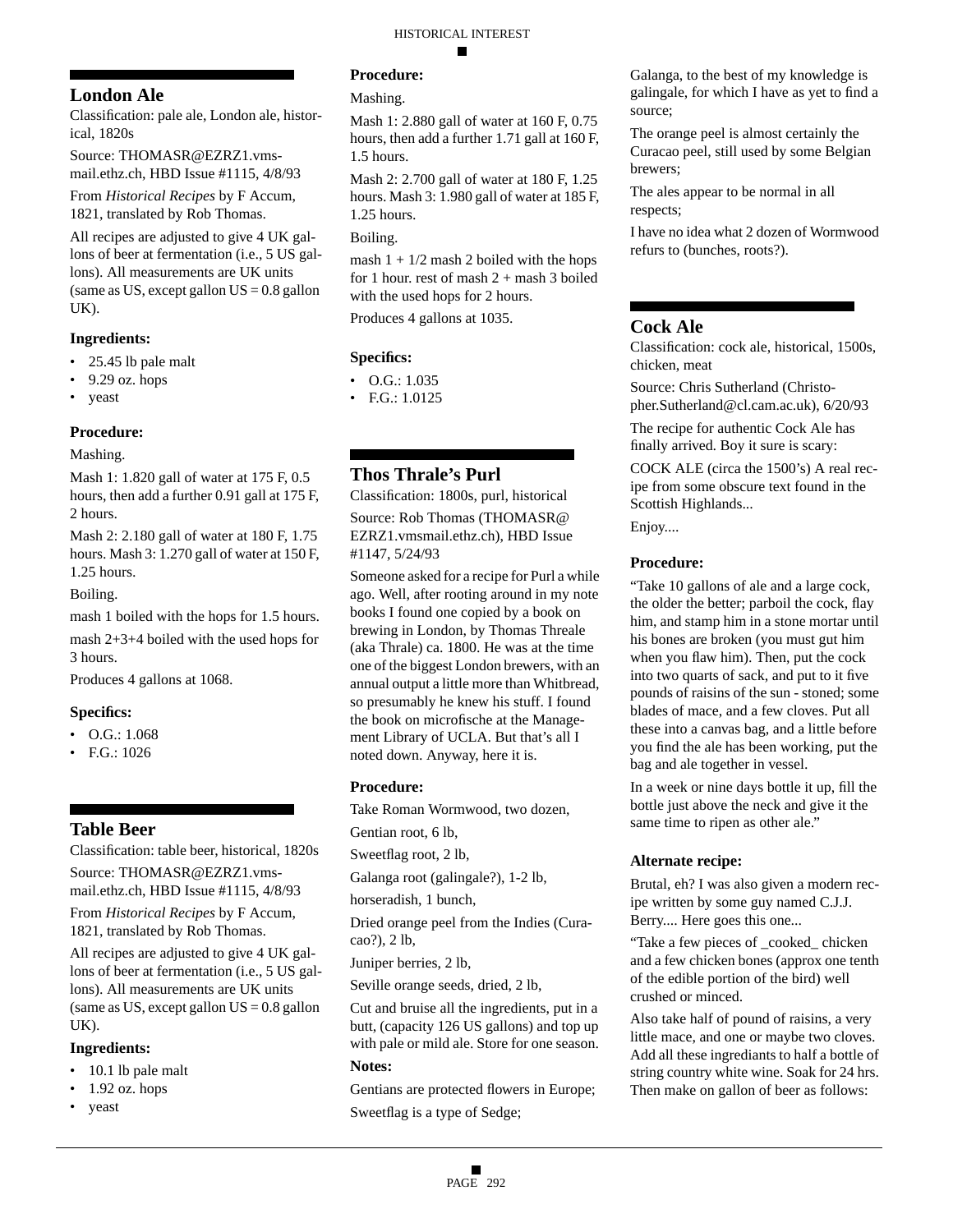- 1 lb Malt extract
- 1 Oz Hops
- 1/2 lb demerarra sugar
- 1 gallon water
- Yeast and nutrient

Add the whole of the chicken mixture to the beer at the end of the second day. Fermentation will last six or seven days longer than usual and the ale should be matured at least one month in the bottle. This cock ale is of the barley wine type.

## **Spruce or Aromatic Beer**

Classification: historical, spruce

Source: John Grant, 74444.3034@compuserve.com, HBD Issue #1594, 12/2/94

This is taken from *Young's Demonstrative Translation Of Scientific Secrets; Or A Collection Of Above 500 Useful Receipts On A Variety Of Subjects* by Daniel Young. Printed by Rowsell & Ellis, King Street East, Toronto, Canada, 1861.

Take 3 gallons of water, 2 1/2 pints molasses, 3 eggs well beaten, 1 gill yeast, put into two quarts of the water boiling hot, put in 50 drops of any oil you wish the flavour of, or mix one ounce each, oil sarsafras, spruce, and wintergreen; then use the 50 drops. For ginger flavour take 2 ounces ginger root bruised and a few hops, and boil for 30 minutes in one gallon of the water, strain and mix all; let it stand 2 hours and bottle, using yeast, of course, as before.

## **Lemon Beer**

Classification: historical, lemon Source: John Grant, 74444.3034@compuserve.com, HBD Issue #1594, 12/2/94

This is taken from *Young's Demonstrative Translation Of Scientific Secrets; Or A Collection Of Above 500 Useful Receipts On A Variety Of Subjects* by Daniel Young. Printed by Rowsell & Ellis, King Street East, Toronto, Canada, 1861.

To make 20 gallons, boil 6 ounces of ginger root bruised, 1/4 lb. cream-tartar for 20 or 30 minutes in 2 or 3 gallons of water; this will be strained into 13 lbs. of coffer sugar on which you have put 1 oz. oil of lemon and six good lemons all squeezed up together, having warm water enough to make the whole 20 gallons, just so you can hold your hand in it without burning, or some 70 degrees of heat; put in 1 1/2 pint hops or brewer's yeast worked into paste as for cider, with 5 or 6 oz. of flower; let it work over night, then strain and bottle for use. This will keep a number of days.

# **Philadelphia Beer**

Classification: historical, lemon

Source: John Grant, 74444.3034@compuserve.com, HBD Issue #1594, 12/2/94

This is taken from "Young's Demonstrative Translation Of Scientific Secrets; Or A Collection Of Above 500 Useful Receipts On A Variety Of Subjects" by Daniel Young. Printed by Rowsell & Ellis, King Street East, Toronto, Canada, 1861.

Take 30 gallons of water, brown sugar 20 lbs., ginger root bruised 1/4 lb., cream tartar 1 1/4 lb., carbonate of soda 3 ounces, oil of lemon 1 teaspoonful, put in a little alcohol, the white of 10 eggs well beaten, hops 2 ounces, yeast one quart. The ginger root and hops should be boiled for 20 or 30 minutes in enough of the water to make all milk warm; then strain into the rest, and the yeast added and allowed to work itself clear as the cider and bottled.

# **A Superior Ginger Beer**

Classification: historical, ginger beer Source: John Grant, 74444.3034@compuserve.com, HBD Issue #1594, 12/2/94 This is taken from "Young's Demonstrative Translation Of Scientific Secrets; Or A Collection Of Above 500 Useful Receipts On A Variety Of Subjects" by Daniel Young. Printed by Rowsell & Ellis, King Street East, Toronto, Canada, 1861.

Take of sugar 10 lbs., lemon juice 9 oz., honey 1/2 lb., bruised ginger root 11 oz., water 9 galls., yeast 3 pints, boil the ginger in the water until the strength is all extracted, which you may tell be tasting the root, then pour it into a tub, throwing the roots away, let it stand until nearly luke warm, then put in all the rest of the ingredients, stir well until all dissolved, cover it over with a cloth, and if it be in the evening, let it remain until next morning, then strain through cloth, and bottle it, and in a short time it will be fit for use. Some use less sugar, and some less lemon juice, to make

it with less expense; but it is not so elegant a drink as this.

## **Improved English Strong Beer**

Classification: historical, strong beer Source: John Grant, 74444.3034@compuserve.com, HBD Issue #1594, 12/2/94

This is taken from "Young's Demonstrative Translation Of Scientific Secrets; Or A Collection Of Above 500 Useful Receipts On A Variety Of Subjects" by Daniel Young. Printed by Rowsell & Ellis, King Street East, Toronto, Canada, 1861.

If you have malt use it, if not, take 1 peck of barley, and put it into a stove oven, and steam the moisture from them, grind coarsely, and pour into them 3 1/2 gallons of water, at 170 or 172 degrees. (If you use malt it does not need quite so much water, as it does not absorb so much as the other. The tub should have a false bottom with many gimblet holes to keep back the grain.) Stir them well and let stand 3 hours and draw off, put on 7 gallons more water at 180 or 182 degrees, stir well, let stand 2 hours and draw off, then put 1 gallon or 2 of cold water, stir well and draw off; you should have about 5 or 6 gallons; mix 6 lbs., coarse brown sugar in equal amount of water, add 4 oz. of good hops, boil for 1 1/ 2 hour; you should have from 8 to 10 gallons when boiled; when cooled to 80 degrees, put in a teacupful of good yeast and let it work 18 hours covered with a sack. Use sound iron-hooped kegs, or porter bottles, bung or cork tight, and in two weeks it will be good sound beer, nearly equal in strength to London porter, or good ale, and will keep a long time.

## **Hop Beer**

Classification: historical, strong beer Source: John Grant, 74444.3034@compuserve.com, HBD Issue #1594, 12/2/94

This is taken from "Young's Demonstrative Translation Of Scientific Secrets; Or A Collection Of Above 500 Useful Receipts On A Variety Of Subjects" by Daniel Young. Printed by Rowsell & Ellis, King Street East, Toronto, Canada, 1861.

Take of hops 6 oz., molasses 5 quarts, boil the hops in water till the strength is out, strain them into a 30 gallon barrel, add the